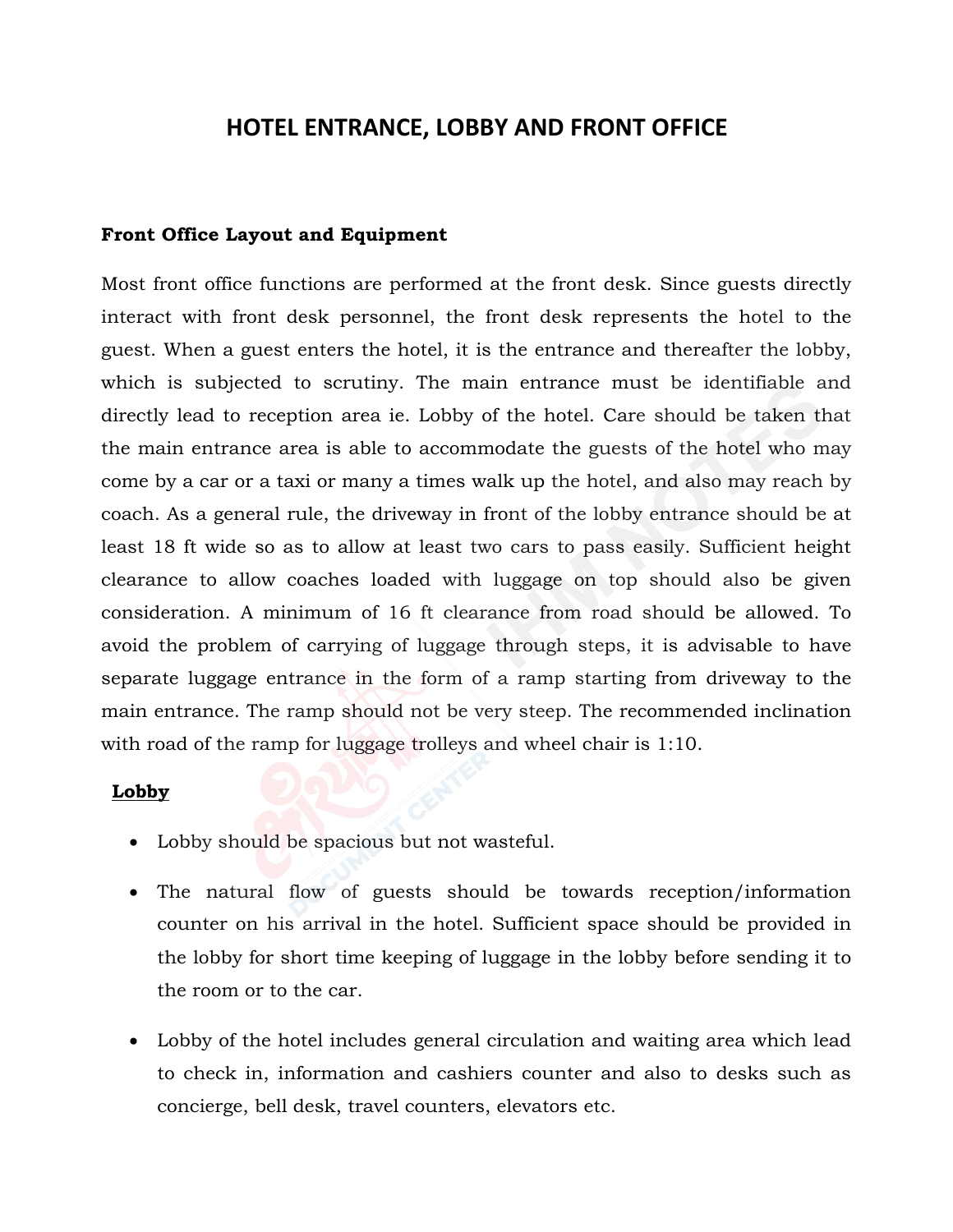- The shopping arcade may be either in one part of the lobby or near the lobby. The various restaurants and other food and beverage outlets may also be reached through lobby.
- The reception desk is in the lobby and should be so located that it is in clear view of the guest entering the lobby of the hotel. Also the front office staff should be able to oversee the activities in the lobby, entrance, exits, elevators, shops etc.
- Lobby of a large hotel is also required to accommodate travel desk, G.R.office, the lobby managers desk, bank counter and public as well as house telephone booths.

Size of lobby depends upon the size and type of the hotel. Cocktail lounge can also be made in the lobby. Avoid pillars as far as possible as they obstruct the view and may create problem in the movement. Lobby in some hotel is used as a feature around which whole activity of the hotel takes place. It may form a part of an atrium extending the full height of the building and containing garden, landscapes, displays etc.

Access for physically challenged guest : Accessibility for physically challenged guests is an important consideration in the design of a hotel in general, but applies especially to the front office area. Generally a ramp is provided for wheel chairs. Door should be wide enough to let a wheel chair pass. The height of the reception counter is sometimes lowered to facilitate guest on wheel chairs. A toilet with special facilities is provided near the lobby for physically challenged guests.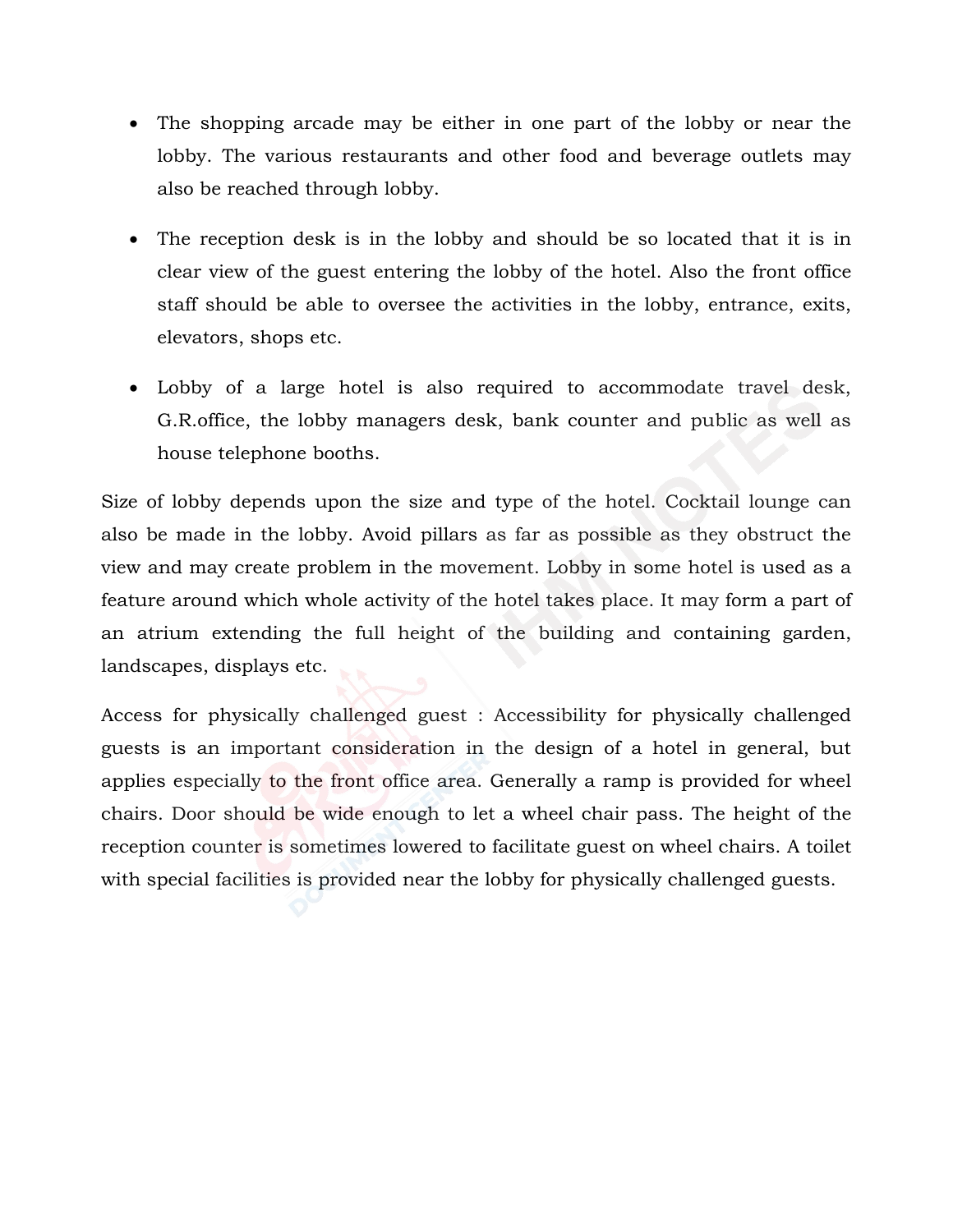### **Reception Counter**

Various activities connected with guests such as arrival, information, departure, mail handling, luggage handling etc. are done from the reception counter which is situated in the lobby. The counter must be fully functional and operational and well planned. The following points are important:-

- Size : Basically size depends upon the size and systems used by the hotel. For a large hotel using automatic system, the size may be small while for a small hotel on Whitney rack system or manual system, the size may be comparatively big.
- Shape : Another important factor is that the counter should be designed matching with the shape of the lobby. For example. 'L' shape, straight shape, curve shape (semi circular) or circular shape etc.
- In a semi circular arrangement, there is normally a straight wall at the back of the desk with a door leading to front office support services. Circular and semicircular guests allow greater service to more guests at the same time, they also tend to appear more modern and innovative than the traditional straight desk. A potential problem is that although front office work stations and equipment may dictate where functions must be performed, guests can approach these desks from all angles. Therefore extra care may be necessary to ensure the success of these and other innovative desk designs.
- Dimension : Usually the counter dimensions are: height between 38" to 42"; width is 30" approximately and the length depending on various factors such as size of the lobby, type of hotel, business profile of the hotel and systems used etc.

Some hotels have experimented with a lobby arrangement which includes no front desk at all. In a deskless environment, registration and room assignment may be handled at a small table or personal desk at a low traffic area of the lobby. A concierge,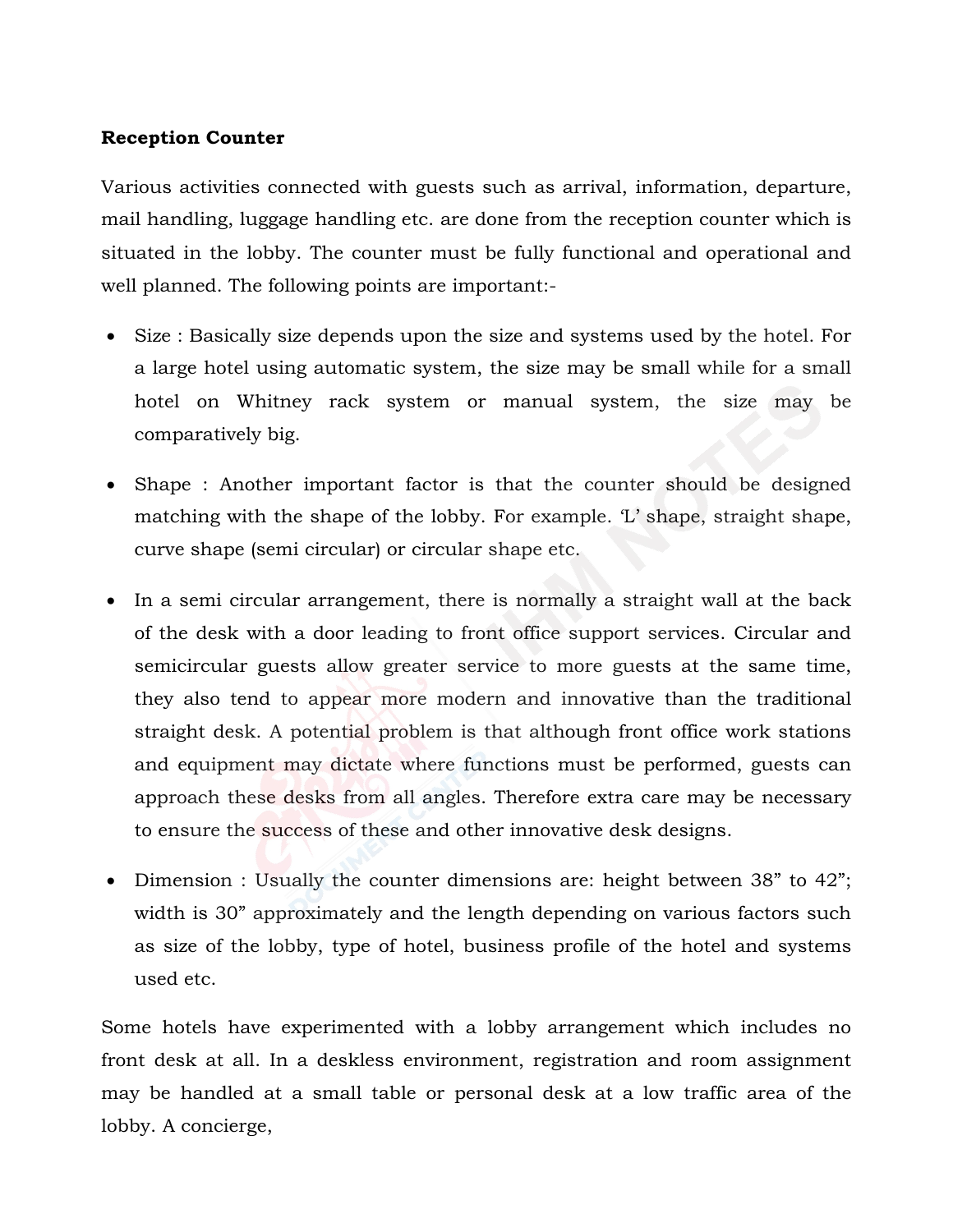receptionist or special service employee may serve as guest host. Although a guest host may perform many of the same functions as a front desk agent, the service is intended to be more personal and informal. Guests often enjoy a casual seated registration instead of a long wait standing at a front desk counter.

Material used for making the counter varies from wood and cement to concrete with finishing of laminated surfaces, stone, marble, granite etc. depending on various factors such as cost and design.

The other counters in the Front Office are bell desk and Concierge desk, Lobby desk, travel counter.

# **Front Office Equipment**

In non-automated and semi automated properties, the layout of the front desk is centered on a collection of racks and specialty equipment designed to produce, store or display front office forms. In a semi automated system these racks are augmented by posting machines, cash register devices and other pieces of equipment designed to facilitate front office tasks.

In a fully automated hotel, most of the machinery and other equipment is replaced by a front office computer system.

### **Room Rack (semi automatic and non automatic)**

The room rack has traditionally been considered the most important piece of front office equipment. A room rack is an array of metal file pockets designed to hold room rack slips displaying guest and room status information. The room rack is normally recessed into the front desk counter, tilted against the desk or mounted below or behind the desk. When key slots are added to the room rack, it can serve as a combination key and room rack.

The room rack contains a summary of information about the current status of all rooms in the hotel. A room rack slip or in some hotels, the guest registration card itself can be inserted into the room rack to display summary guest data, room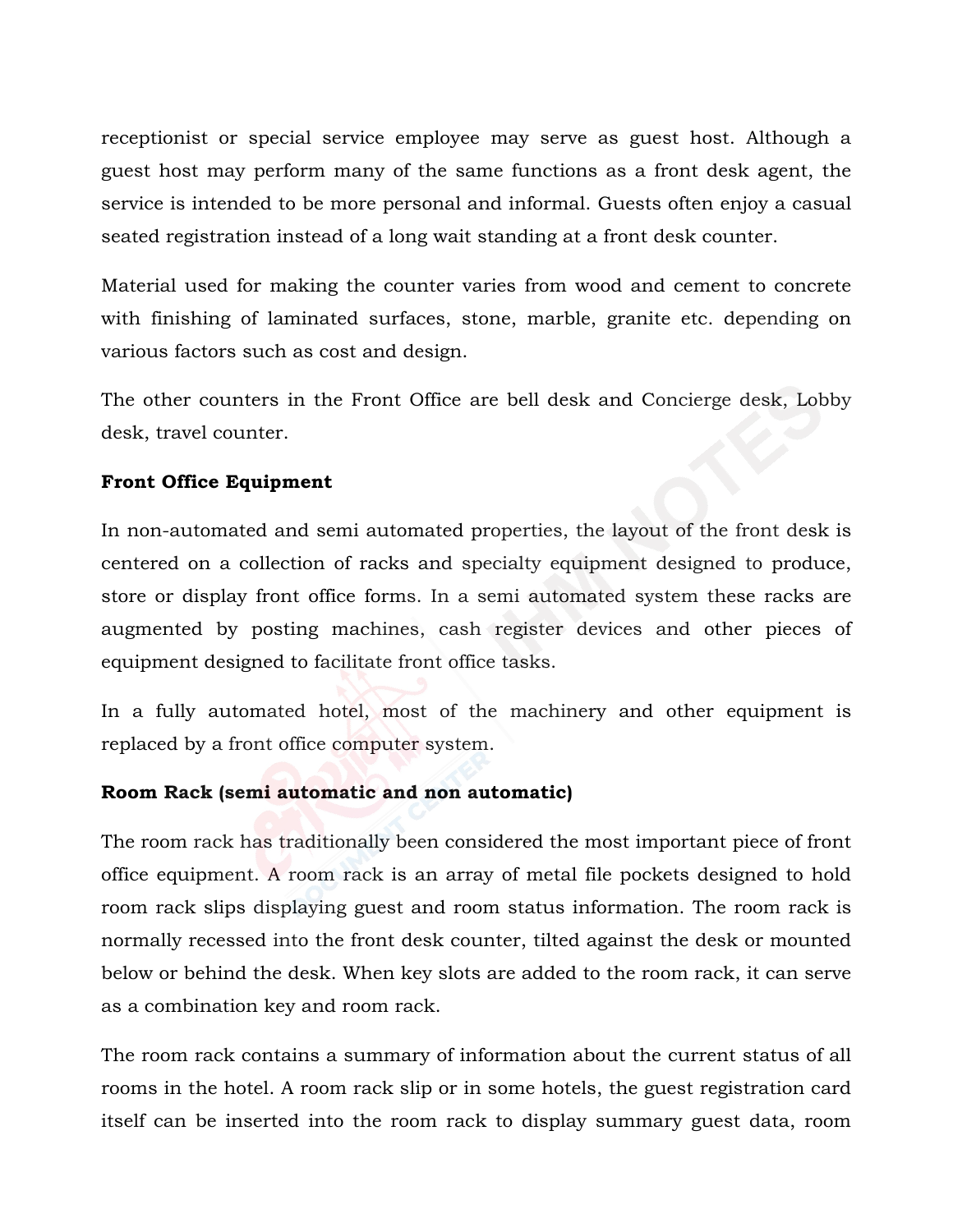number and room rate. One glance at the room rack should immediately inform the front desk agent of the occupancy and housekeeping status of all rooms. The room rack may also contain information about room types, features and rates. Front desk agents use this information to match available rooms with guest needs during registration process.

In a fully automated property, the need for a room rack may be eliminated. Equivalent information can be stored in a computer system and displayed on a front desk terminal whenever needed.

# **Mail, message and key rack (semi automatic and non automatic)**

A key rack is an array of numbered compartments used to maintain guest room keys. To minimize the number of racks in the front desk area, most hotels combine the room rack with either the key rack or the mail and message rack. A combination mail, message and key rack can be either a free standing wall unit or under counter row of compartments. Some front offices use this as a room divider by placing it between the front desk and the switchboard area of the front office. When the mail and message racks are open from both sides, telephone operators and front desk agents have equal access to rack contents.

If guest room telephones in the hotel are equipped with message lights, they can be used to notify guests of messages awaiting their retrieval. In room message lights may be activated with a control switch beside each room's slot in the mail, message and key rack.

In a fully automated property, a mail and message rack may be all that is necessary. The function of a key rack may be performed by the master console of an electronic locking system.

# **Reservation Racks ( non automated and semi automated)**

Front office often use both advance reservation rack and current reservation rack. In an advance reservation rack, reservation rack slips are arranged by the guests' scheduled dates of arrival and within each days grouping alphabetically by the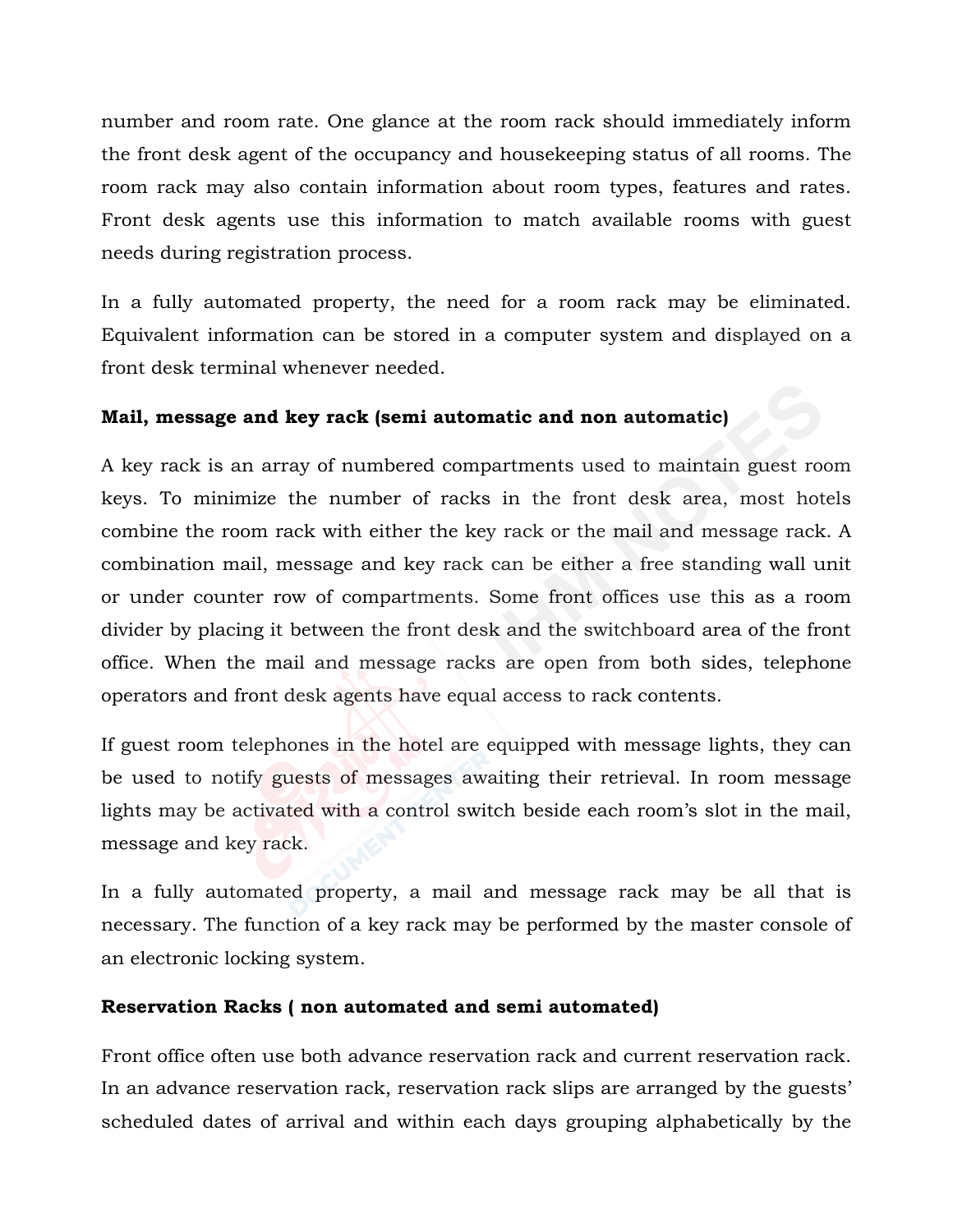guests' or groups' name. A current reservation rack is a portable subset of the advance reservation rack. Early each morning, the advance reservation rack slips for that day's expected arrivals are loaded into the current reservation rack and taken to the front desk. The current reservation rack is used by front desk agents during registration.

In a fully automated property, both advance and current reservation racks may be eliminated. The equivalent information is internally managed by the computer system.

# **Information Rack (semi automatic and non automatic)**

An information rack is an index of in house guests by both last name and room numbers. It is commonly used to assist front office employees with proper routing of telephone calls, mail, message and visitor enquiries. The information rack normally consists of aluminium slots designed to hold guest information slips.

Front office computer system eliminate the need for an information rack since guest name and room number data are easily retrievable through a system computer terminal.

Folio Trays (semi automatic and non automatic)

In non automated and semi automated properties, guest folios are stored in a front office folio tray or folio bucket and arranged by guest room number. Guest folios remain in the tray throughout the occupancy stage of the guest cycle except when they are used in posting transactions.

A second folio tray is normally located in the hotels' accounting office. This secondary storage location contains the folios of departed guests whom the hotel is direct billing or who settled their account by credit card. Once these accounts are settled, the folios are moved to a permanent storage location.

In a computerized front office, there is little need for a folio tray since folios are stored electronically, not in printed form.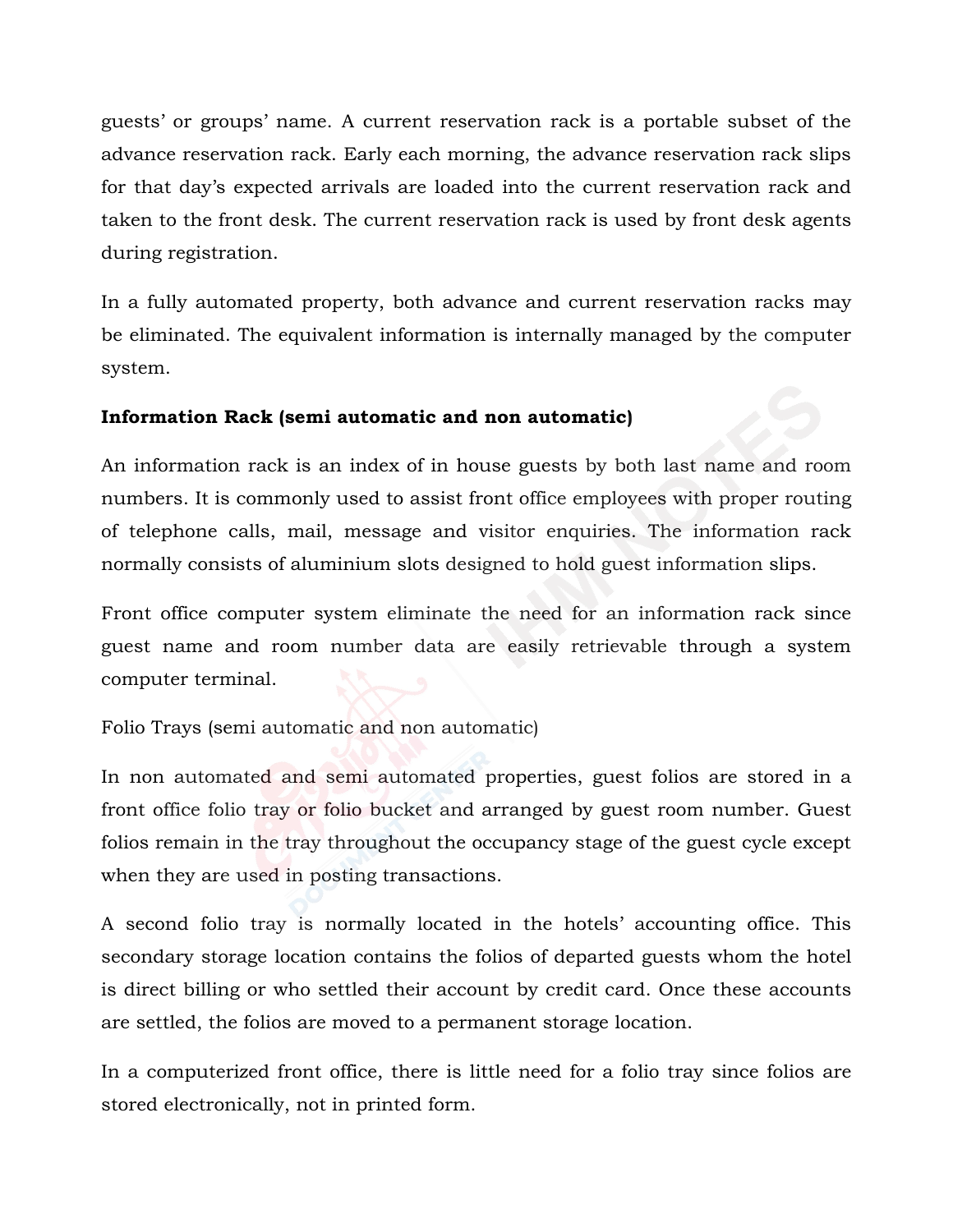# **Account Posting Machine (semi automatic)**

Semi automated hotels that allow guest to make charge purchases to room accounts use an account posting machine to post, monitor and balance these charges. A posting machine normally provides:

A standardized means of recording transactions

- A legible statement of guest account
- A basis for cash and deferred payment management
- An analysis of departmental sales activity
- An audit trail of charge purchase transactions

In a semi automated operation, the account posting machine should be located near the front office folio tray and voucher rack.

### **Voucher Rack (all systems)**

After a voucher has been used to support the posting of a transaction, it is stored for verification during the audit. Vouchers are normally filed for future reference in a voucher rack located near the account posting machine.

### **Cash Register (semi automatic)**

A front desk cash register is used to record cash transactions and maintain cash balances. An electronic front desk cash register may also be interconnected with a front office computer system to provide more complete control over financial transactions and folio handling.

Cash registers are designed primarily to record sales transactions and to hold cash. Most cash registers also include printing devices for producing transaction tapes, sales receipts, inventory and price controls. Keys on a cash register may perform a variety of operations including:

• Recording the amount of transaction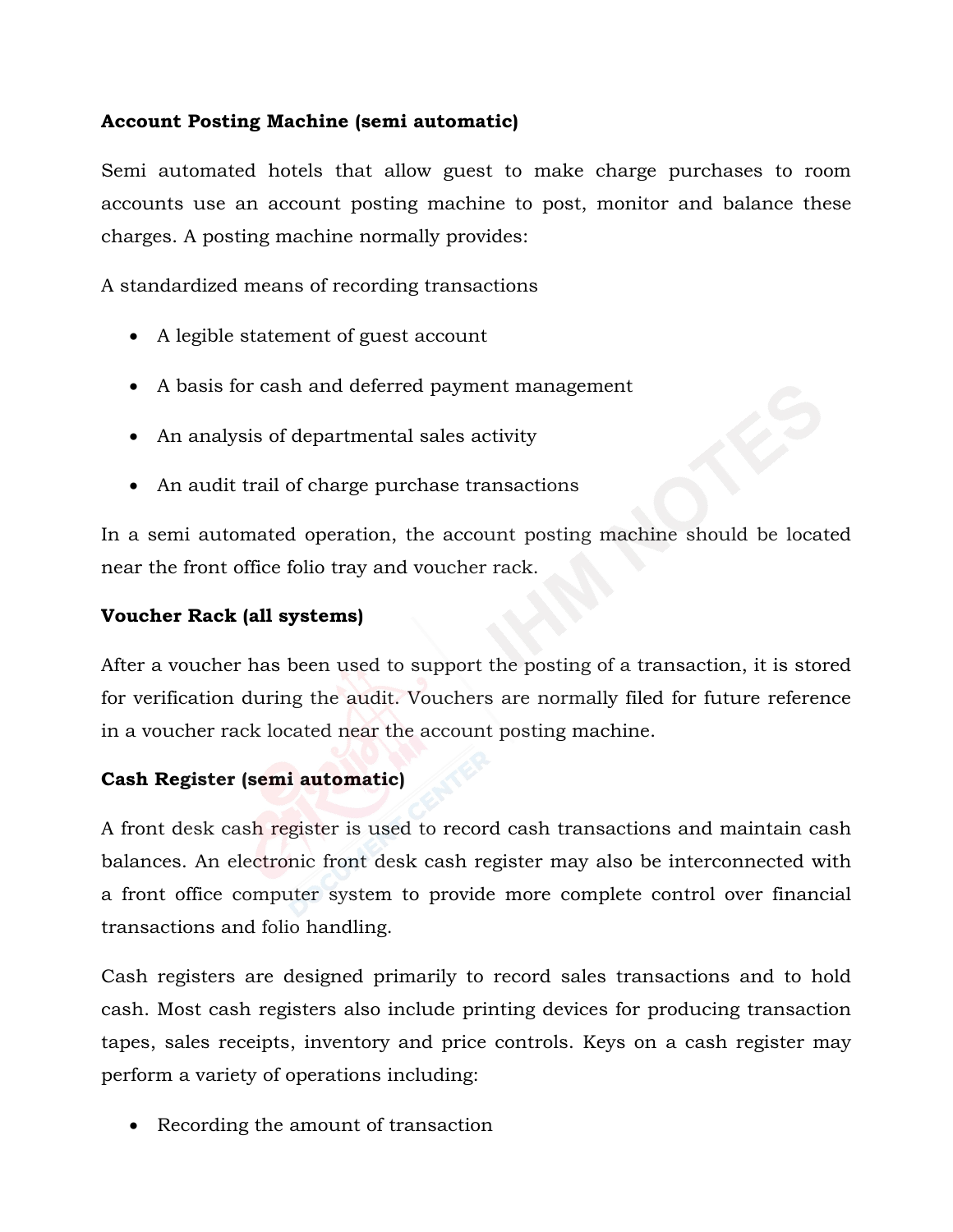- Recording the affected departments
- Recording the type of transaction
- Recording the identity of the cashier

Correcting, totaling and computing change for a transaction

An indicator panel allows the guest and the operator to follow the progress of the transaction.

# **Call Accounting Equipment (semi automatic)**

The need to accurately account for guest telephone calls has encouraged the development of telephone call accounting systems. A device linked to the telephone system identifies each phone number dialed from guest room phones. Calls accounting system provides a record of each room's local, in-state and long distance phone calls so that appropriate charges may be posted to the guest folio. If the hotel supports a front office computer system, call information may be directly transferred and posted to electronic guest folios.

### **New Technology**

Often telephone system with sophisticated features are installed in hotels. Examples include automatic call dispensing system, telephone/room status systems and facsimile machine.

In many cases, automatic call dispensing is limited to wake up services. The operator enters the room number and time for each wake up call into the computer and at the scheduled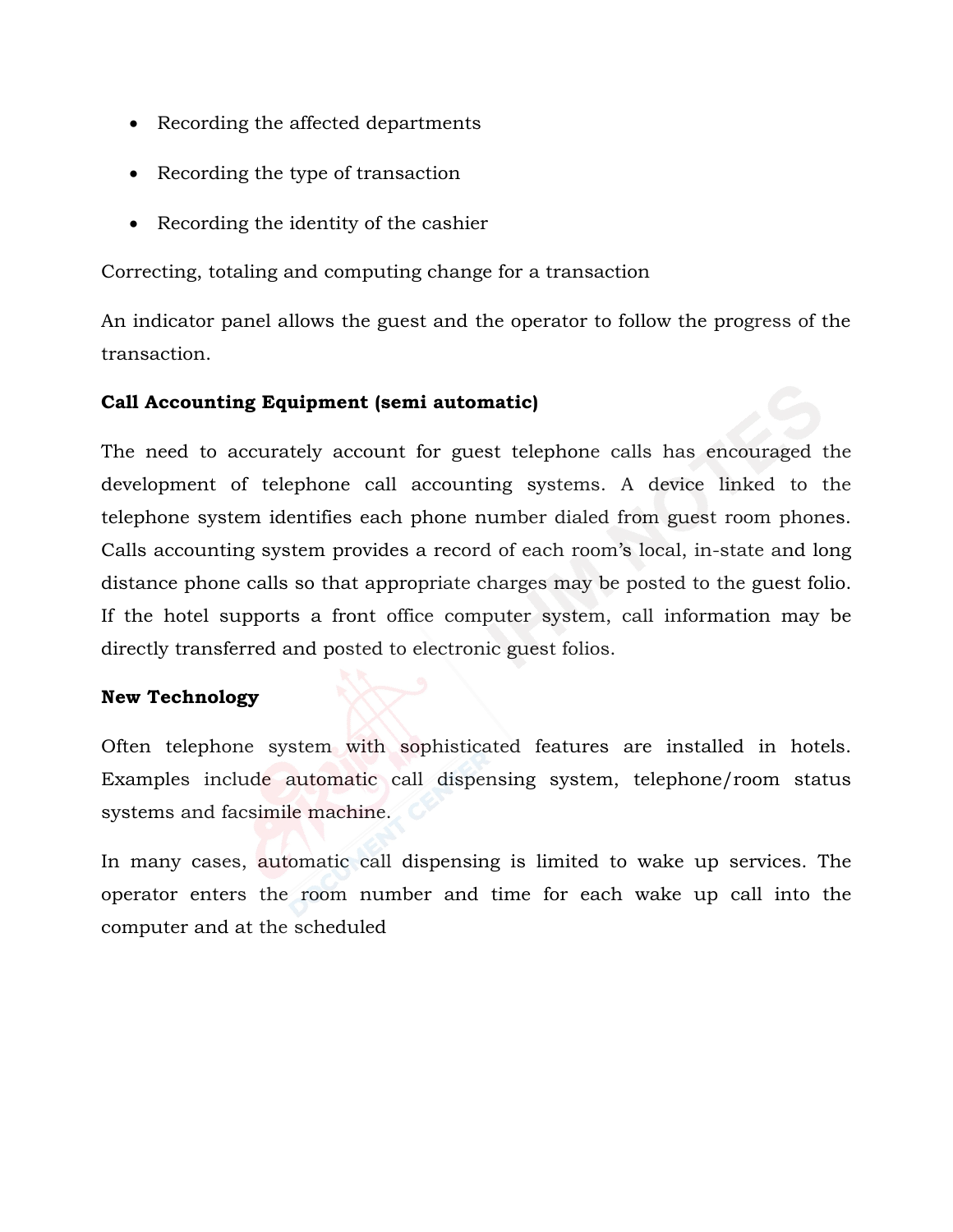time, a telephone call is automatically placed to the guest room. Once the guest answers the call, the computer may activate a synthesized voice that reports the current time, temp. and weatherconditions.

Telephone/room status system can assist with rooms management and prohibit the unauthorized use of telephones in vacant rooms. Housekeeping or room service employees canuse guest roomtelephones to enterdataconcerning roomservice charges, maintenance information and current room status information.

# *Support devices*

- Credit card imprinter An imprinter is used to press a credit card voucher against a guests' credit card. The impact causes the raised card number, expiration date and name of the card to be recorded on the voucher for use in credit card billing and collection procedures.
- Magnetic Strip reader A magnetic strip reader reads data magnetically encoded and stored on the magnetic tape strip on the back of a credit card and wires this data to a credit card verification service. On the basis of credit card data and transaction data, the credit card verification service either approves or disapproves the transaction.
- Telewriter The operator of a telewriter writes with a pen like stylus on a specially designed surface. The handwritten message written on this surface is displayed on a similar device located elsewhere.
- Time stamp Folios, mail and other front office paperwork are inserted into a timestamp device to record the current time and date.
- Security monitor Closed circuit television monitors allow front office employees or security personnel to monitor security and safety throughout the hotel from a central location.
- Wake-up devices- A non-automated wake up device is a specially designed clock which allows multiple alarm settings to remind telephone operators to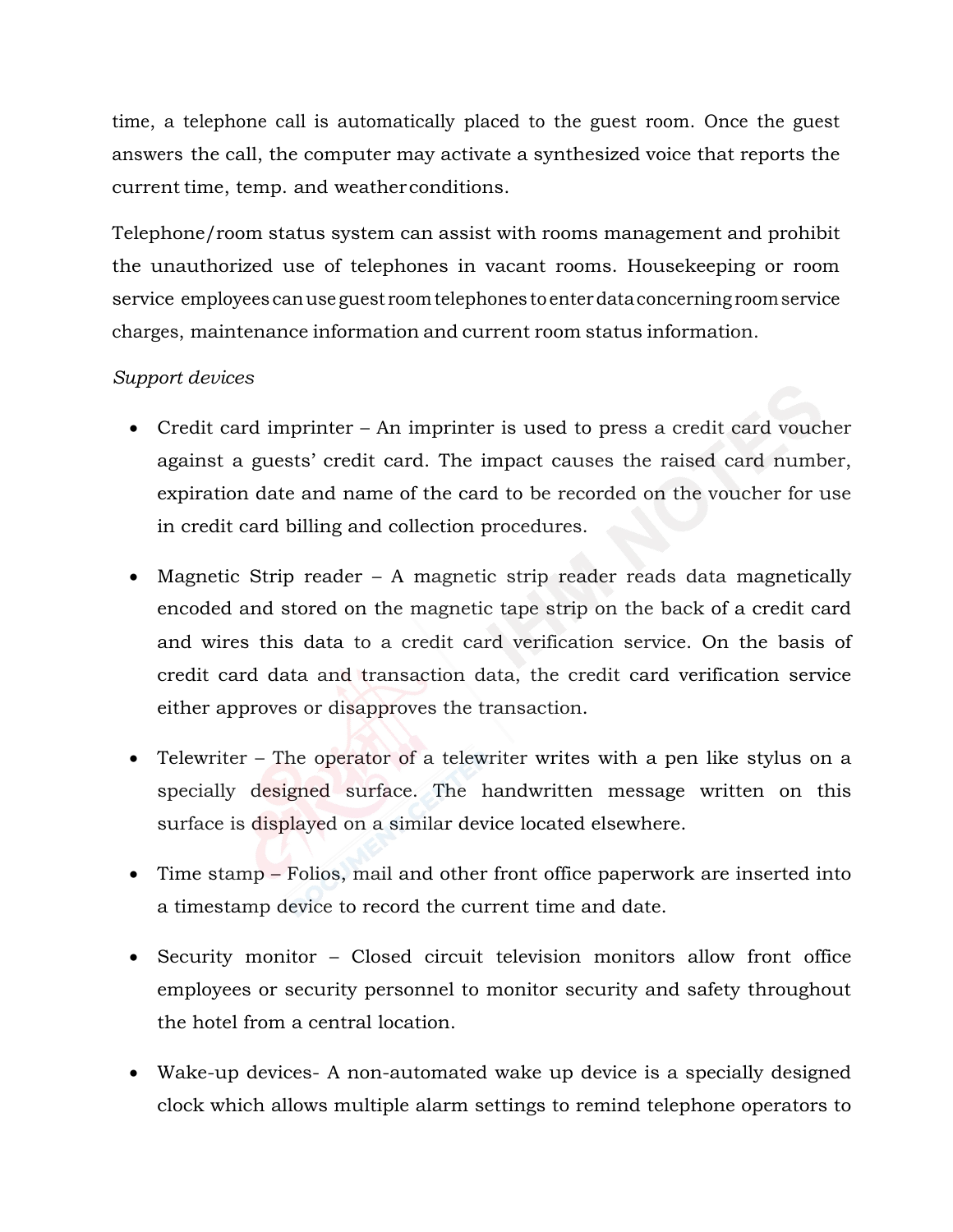place wake up calls.

- Telex International travelers are likely to make reservations by means of telex network connection. The caller directs a message from a telex machine to the hotel's telex machine.
- Self registration/check out terminals Fully automated hotels may provide self registration and check out terminals for guests.

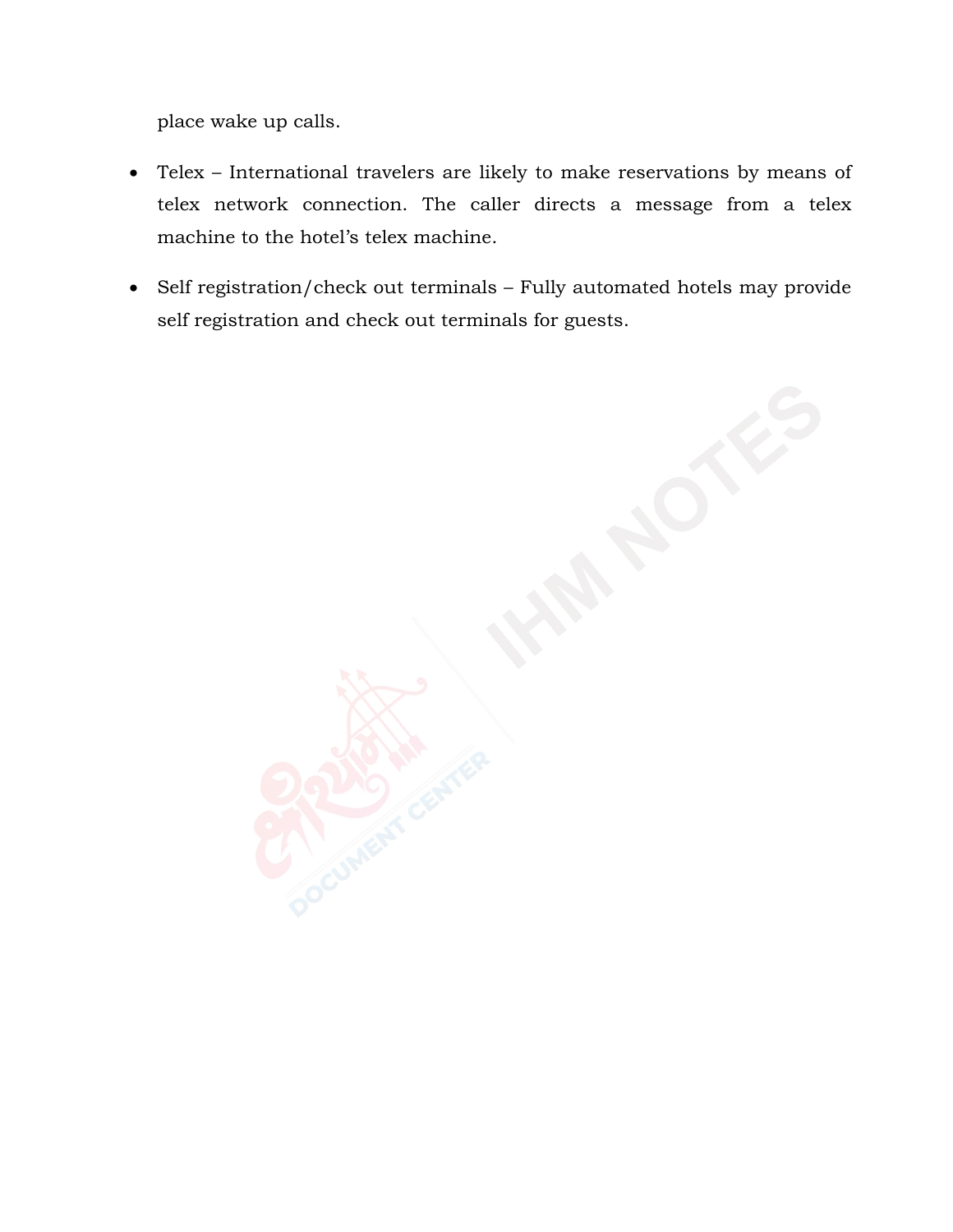#### **FRONT OFFICE TERMINOLOGY**

- 1. Occupied: A room status term indicating that a guest is currently registered to the room.
- 2. On change: A room status term indicating that a guest has departed but the room has not yet been clean and ready for sale.
- 3. Vacant and Ready room: A room status term indicting that the room ;has been cleaned and inspected and is ready for arriving guest.
- 4. Check out: A room status term indicating that the guest has been settled the accounts, returned the key and left the hotel.
- 5. DND : Do not disturb
- 6. Complementary room: A room status term indicating that the room is occupied but the guest is assessed no charge for his use.
- 7. Out of Order: A room status term indicating that the room cannot be assigned to the guest. A room may be out of order for maintenance, refurnishing and extensive cleaning.
- 8. Overstay: A room status term indicating that the guest stays after his/her departure date.
- 9. Stay Over: A room status term indicating that the guest is not checking out today and will remain at least one more night.
- 10. Skipper: A room status term indicating that the guest has left the hotel without making any arrangements to settle his/her accounts.
- 11. Scanty baggage: A room status term indicating that a guest has very little baggage.
- 12. Lock out: A room status term indicating that he room has been locked so that the guest cannot re enter until he/she is cleared by a hotel official.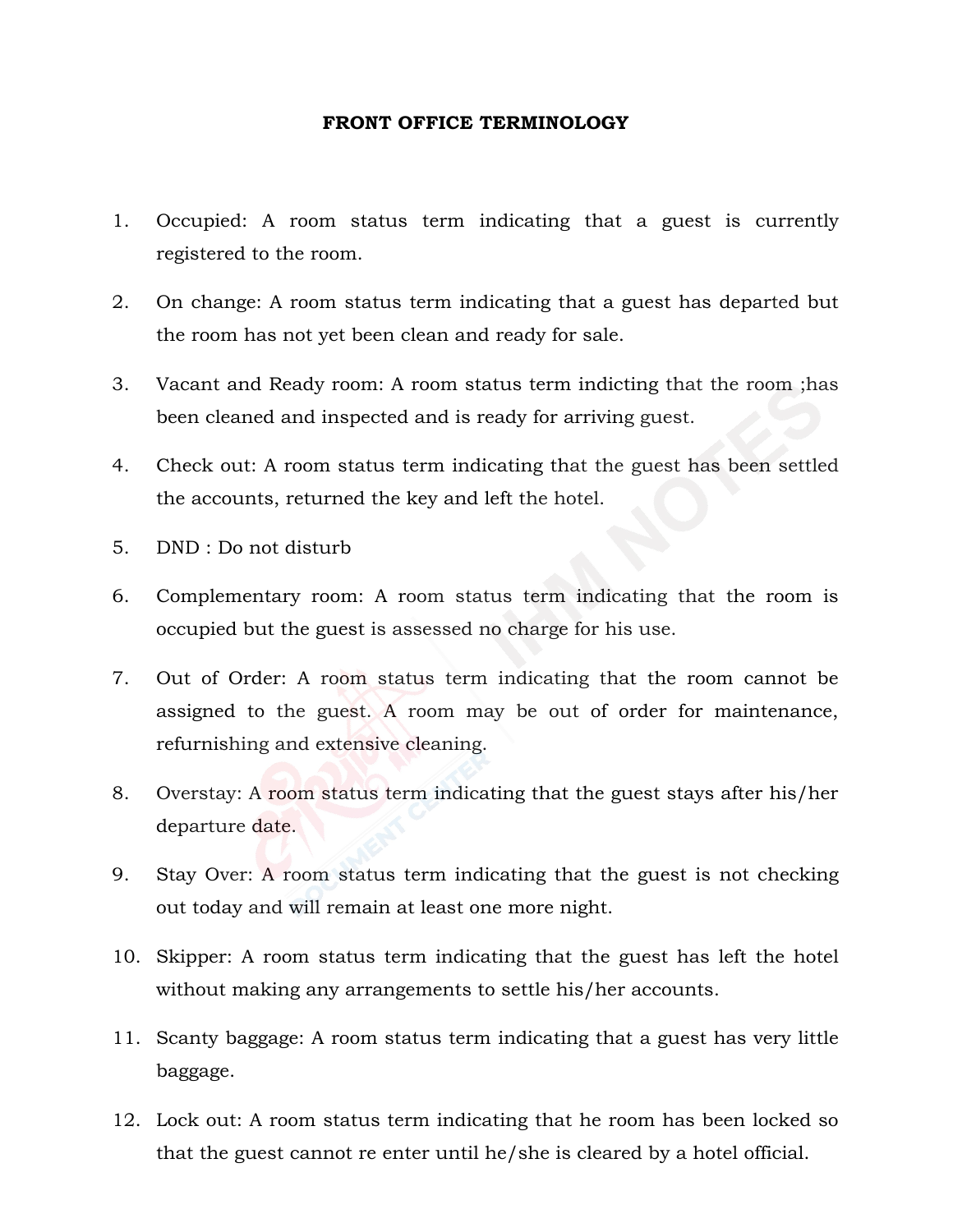- 13. Walk in : A person who arrives in a properly without reservation and who requests for a room.
- 14. No show: A person who made a room reservation but he did not register or cancel his reservation.
- 15. Adjacent Room : Rooms close to each other such as across a hall
- 16. Adjoining Room : Rooms with a common wall but no connecting door
- 17. Average Daily Rate : An occupancy ratio derived by dividing net rooms revenue by the number of rooms sold
- 18. Back of the House: The functional areas of a hotel where the personnel have little or no direct guest contact
- 19. Book: To sell or reserve rooms ahead of time
- 20. Booking Lead Time: A measurement of how far in advance bookings are made
- 21. Closed: The status of a date for which a reservation system will not accept additional reservations.
- 22. Day use: A room status term indicating that the room will be used for less than an overnight stay
- 23. DNCO (Did Not Check Out): A room status term indicating that the guest made arrangements to settle his account but has left without informing the front office
- 24. Due-Out: A room status term indicating that the room is expected to become
- 25. vacant after the following day's check-out time
- 26. Free Independent Traveller (FIT): A guest coming to the hotel as an individual and not as part of a group
- 27. Front of the House: The functional areas of a hotel in which personnel